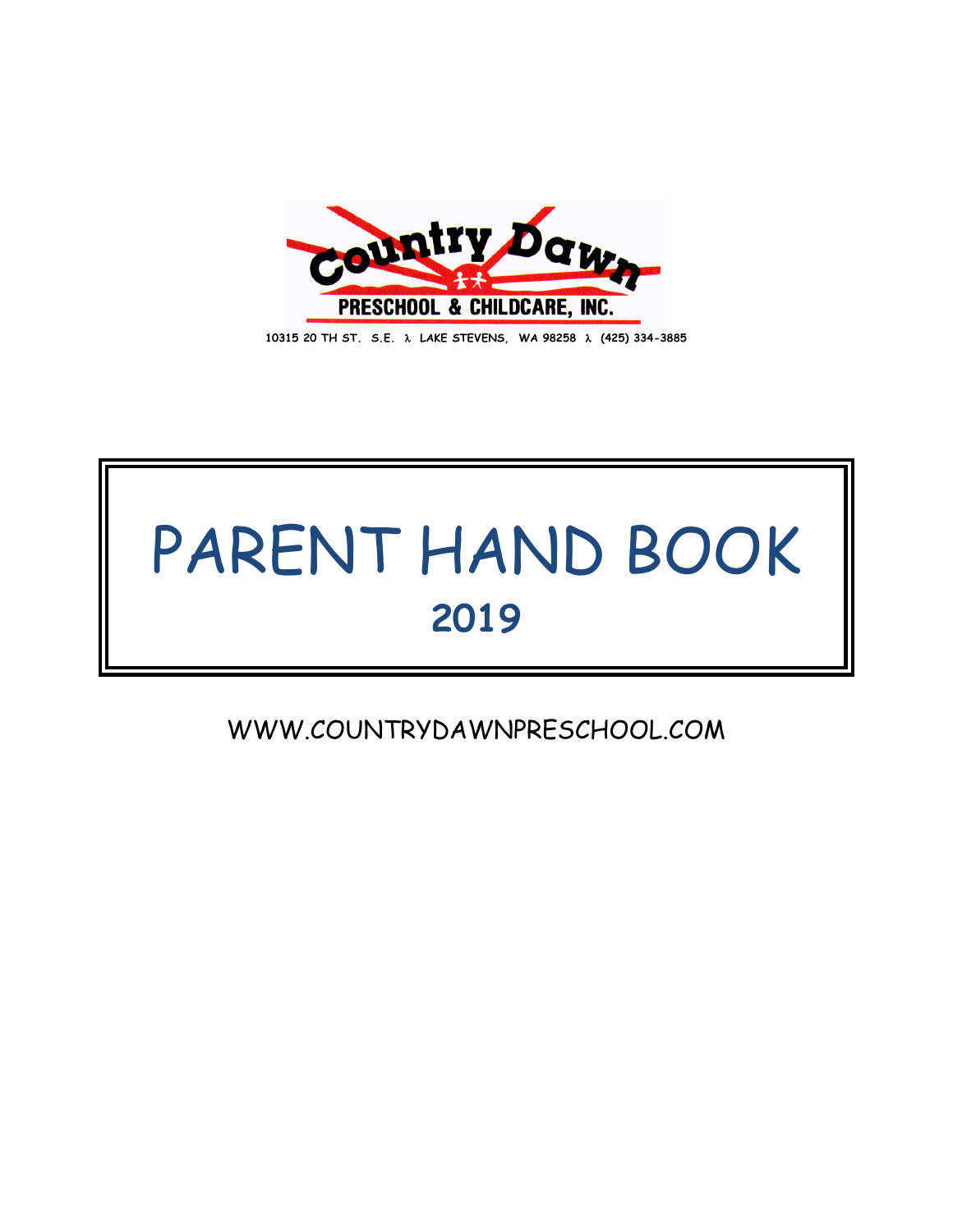Contents

 CONTENTS DEFINITIONS MISSION STATEMENT CURRICULUM OVERVIEW CDC ASSESSMENTS POLICY STATEMENT HOURS OF OPERATION HOLIDAYS ADMISSION AND ENROLLMENT REPORTING OF CHILD ABUSE OR NEGLECT PARENTS RESPONSIBILITIES HEALTH PROCEDURES AND POLICIES IMMUNIZATIONS SICK CHILDREN ACCIDENTS AND INJURIES MEDICATIONS CLASS TIMES, DAILY ROUNTINE MEALS AND SNACKS FIELD TRIPS BRINGING THINGS FROM HOME DISCIPLINARY PRACTICES PHYSICAL RESTRAINT TERMINATION OF CARE (Voluntary and Involuntary) BILLING AND PAYMENT FIRE AND EARTHQUAKE DRILLS

*If you have any questions or comments about anything contained in this handbook please do not hesitate to ask. Your suggestions and comments are encouraged. My commitment is to make Country Dawn the best child care center possible. With your input we can make a difference.*

 *Julie Bliven* Director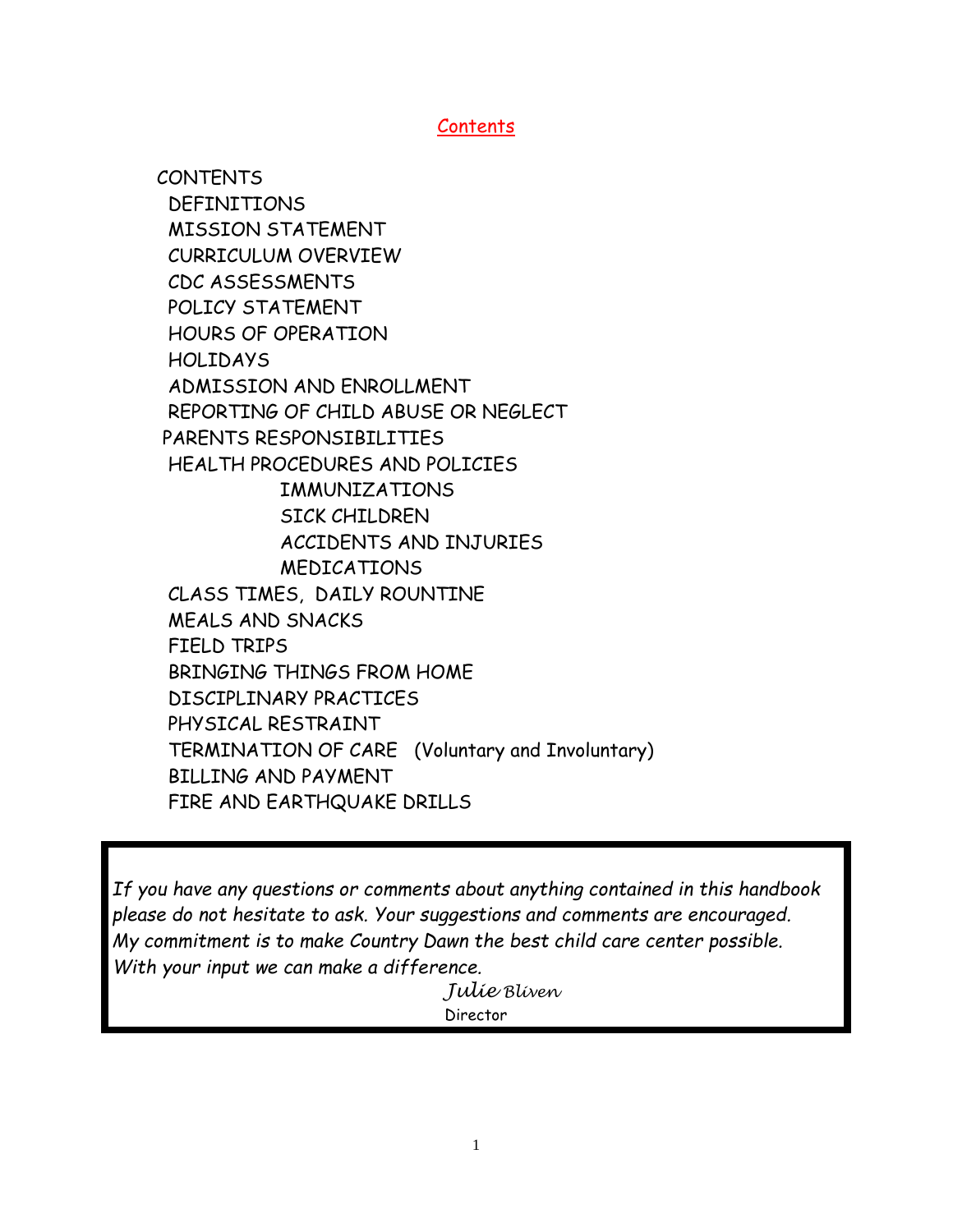# **DEFINITIONS:**

**Part time -** less than 6 hours per day. **Full time -** 6 or more hours per day. **Infants -** 6 weeks to 12 months of age. **Pre-Toddlers –** 12 months to 18 months of age.  **Toddlers –** 18 months to 24 months of age. **Older Toddlers –** 24 months to 30 months of age. **Pre-Preschool -** 30 months to 36 months of age. **Preschool -** children 3 through 4 years of age & toilet trained. **Pre-Kindergarten -** children 4 through 5 years of age. **School aged -** children who attend kindergarten and up.

**MISSION STATEMENT:** At Country Dawn we provide a safe, warm and stimulating environment that all children need and deserve. We strive to provide the best possible care for children 6 weeks through 12 years of age, respecting each child's individuality. Helping each child to develop academically, physically and socially while maintaining self confidence and a positive self image.

## **CURRICULUM OVERVIEW:**

## **Infant Curriculum**

Country Dawn provides help to your child on a number of skills throughout the year. We will do a lot of practicing when it comes to tummy time, rolling over, sitting up, pulling up and eventually walking. We like to get creative, so every month we will have a different project and an activity involving painting and coloring. Throughout the day we will read books and sing songs. As they start being more independent and moving around more on their own, during the spring and summer we have outside play, weather permitting. We play an array of nursery rhyme music as well as music from different cultures to incorporate diversity in the classroom. Once a month, a consulting nurse comes to our classroom to visit with us and answer any staff and/or parent questions. She also updates us on illness, child development, and other current information regarding your child's health. If there are any specific details or goals you would like us to work on with your child, please feel free to talk to us. Country Dawn partners with The Sno-Isle Library and monthly receives new hardback books for our classroom.

CDC Assessments are provided to families each fall and spring. Teacher Parent Conferences start in the Preschool Classrooms, however a conference is provided to any of our families when requested. Country Dawn also participates in Early Achievers, which is Washington's Quality Rating and Improvement System. (www.del.wa.gov)

## **Pre-Toddler – Pre-Preschool Curriculum**

Note: Because children develop at different rates the age parameters for our programs are some what flexible. So the specific age limits indicated are not an absolute.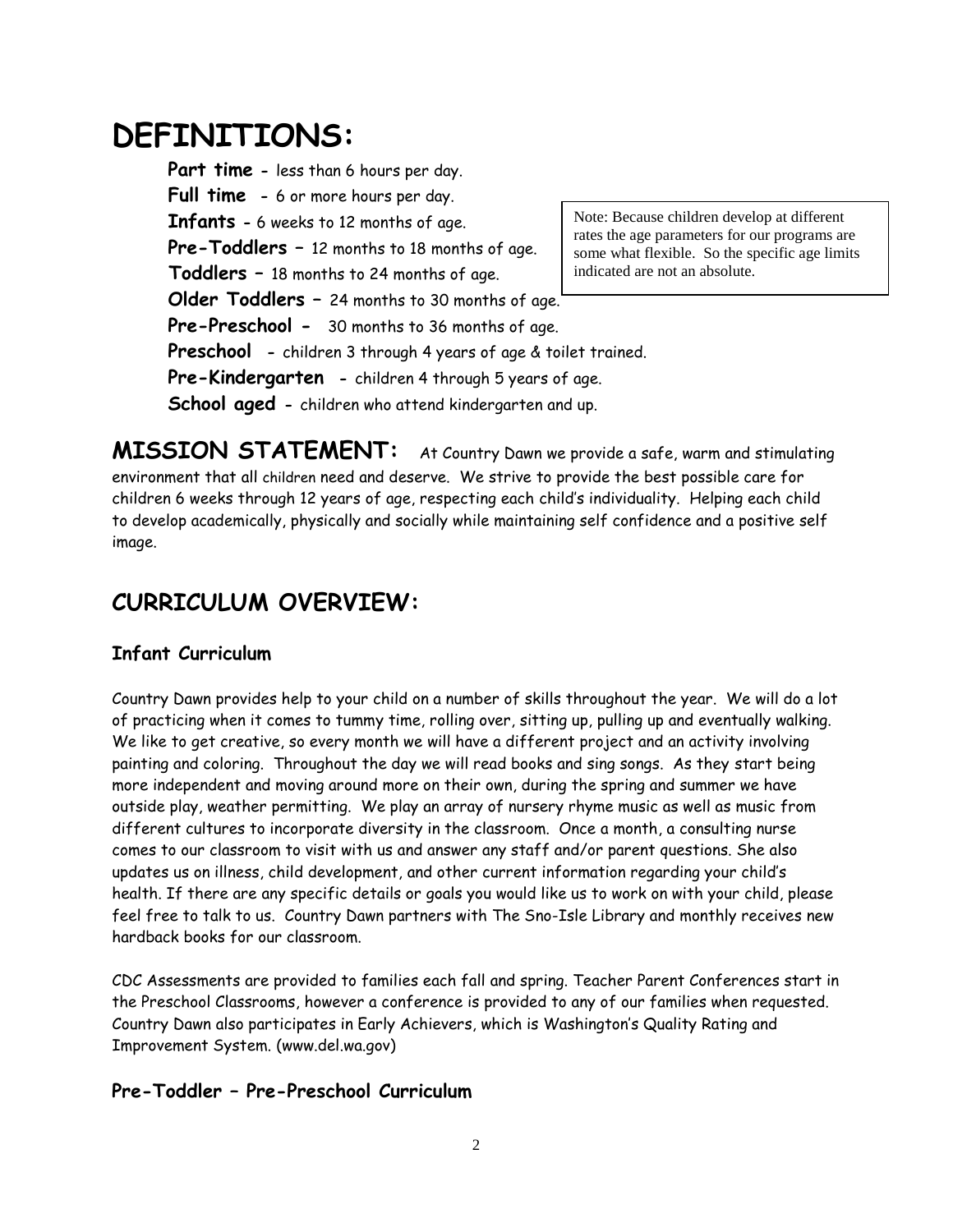Country Dawn provides a hands-on curriculum that includes; small group time, circle time, outside play, free choice play, theme based arts and crafts activities. Basic academic skills; recognizing shapes, colors, letters and numbers are incorporated throughout the day. Language and Social/Emotional development is practiced all day; expanding the children's vocabulary, their ability to communicate, play with peers, and follow the teacher's instruction. Country Dawn's curriculum follows the Early Learning Guidelines set by Washington State Department of Early Learning. (www.del.wa.gov)

Country Dawn partners with The Sno-Isle Library and monthly receives new hardback books for our classrooms. Once a week our Older Toddler and Pre-Preschool classes have a Spanish lesson, where they are introduced to basic Spanish words and phrases; greetings, numbers, colors and theme based words for example. Country Dawn offers HappyFeet [\(www.seattlehappyfeet.com\)](http://www.seattlehappyfeet.com/), a weekly extra-curricular soccer fitness program to our Older Toddler and Pre-Preschool classes. HappyFeet is a professionally developed child fitness soccer program based on 25 years of youth coaching experience. HappyFeet programs are great fun and age-appropriate.

CDC Assessments are provided to families each fall and spring. Teacher Parent Conferences start in the Preschool Classrooms, however a conference is provided to any of our families when requested. Country Dawn also participates in Early Achievers, which is Washington's Quality Rating and Improvement System. (www.del.wa.gov)

#### **Preschool and Pre-Kindergarten Curriculum**

Country Dawn provides a hands-on curriculum that includes; small group activities, circle time, outside play, free choice play, theme based arts and crafts, science and baking activities. Basic academic skills; recognizing shapes, colors, letters and numbers are incorporated throughout the day. Language and Social/Emotional development is practiced all day; expanding the children's vocabulary, their ability to communicate, play with peers, and follow the teacher's instruction. Country Dawn's curriculum follows the Early Learning Guidelines set by Washington State Department of Early Learning. [\(www.del.wa.gov\)](http://www.del.wa.gov/)

Once a week our Older Toddler, Pre-Preschool, Preschool and Pre-K classes have a Spanish lesson, where they are introduced to basic Spanish words and phrases; greetings, numbers, colors and theme based words for example. Country Dawn offers HappyFeet [\(www.seattlehappyfeet.com\)](http://www.seattlehappyfeet.com/), a weekly extra-curricular soccer fitness program to our Preschool and Pre-K classes. HappyFeet is a professionally developed child fitness soccer program based on 25 years of youth coaching experience. HappyFeet programs are great fun and age-appropriate. Full-Day Pre-K classes use Second Step, social-emotional skill program for Early Learning. The Second Step early learning program has been carefully designed to help guide our children to learn, practice and apply skills for self-regulation and social-emotional competence. Full-Day Pre-K classes use activities from Phonemic Awareness: The Skills That They Need To Help Them Succeed! (Pre-K Version). This book has a 35 week curriculum of daily phonemic awareness lesson plans developed on a systematic scope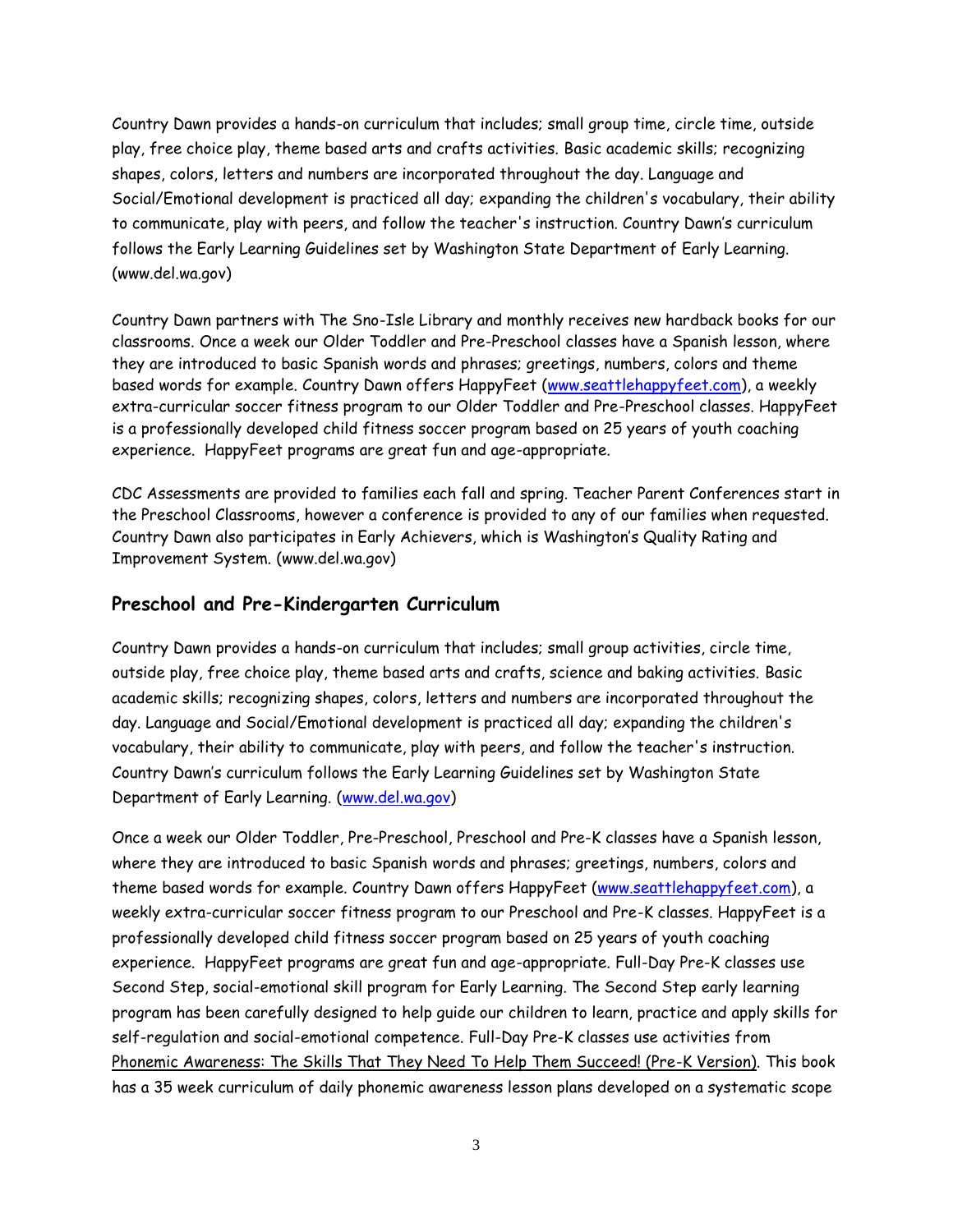and sequence of skills with explicit modeling. Country Dawn Preschool and Pre-K classes use Foundations in Literacy, with David Matteson. (foundationsinliteracy.org) This is the same literacy program used in the Lake Stevens School District Kindergarten Classrooms.

Country Dawn Preschool and Pre-K classes use the ECHOS (Early Childhood Hands on Science) curriculum. It is a comprehensive hands-on, interactive early childhood science curriculum that is: research based, designed for small groups of preschool children, aligned with early childhood standards, scripted to facilitate guided inquiry and a foundation for critical thinking. Country Dawn partners with The Sno-Isle Library and we receives new hardback books for our classrooms monthly; in addition every other month the librarian is a circle time guest and she sings songs, performs with puppets, and has felt board and other activities.

Country Dawn Preschool and Pre-K Classes participate in special events such as Open House, Curriculum Night, Pumpkin Carving Night, Christmas Program, Moms & Muffins, Dads & Donuts and Pre-K Graduation.

CDC Assessments are provided to families each fall and spring. We offer Preschool & Pre-K families conferences and progress reports each year in the fall and spring. Country Dawn also participates in Early Achievers, which is Washington's Quality Rating and Improvement System. (www.del.wa.gov)

# **CDC ASSESSMENTS:**

Country Dawn uses the CDC (Center for Disease Control and Prevention) Assessments to assess the children in our center within 30 days of their start date with us. The CDC Assessments help track how children play, learn, speak and act that offers important clues on their development. Developmental milestones provide input regarding what children should be able to do by a certain age. Parents/guardians and teachers both fill out this assessment and if there are any concerns, they are brought to the parents/guardians attention immediately. If there are no concerns at the time of the assessment, then the assessment forms are kept in the child's file and will be passed onto the next teacher at the beginning of the following school year.

POLICY STATEMENT: Child Care Centers are defined by state and federal law as places of public accommodation and as such we do not discriminate in employment practices or client services on the basis of race, creed, color, national origin, sex, age or disability.

- Parents have access to all areas used by their children.
- \* Country Dawn is a nonsmoking environment.
- \* Alcoholic beverages or illegal drugs will not be consumed or allowed on the premises.
- For the safety of the children, parents suspected of being impaired by either alcohol or drugs will not be allowed to pick up their child/children. In this event Police would be contacted immediately.

For policies covering subjects not listed above see our General Policy Statement. This statement is contained in the registration packet filled out when you registered your child.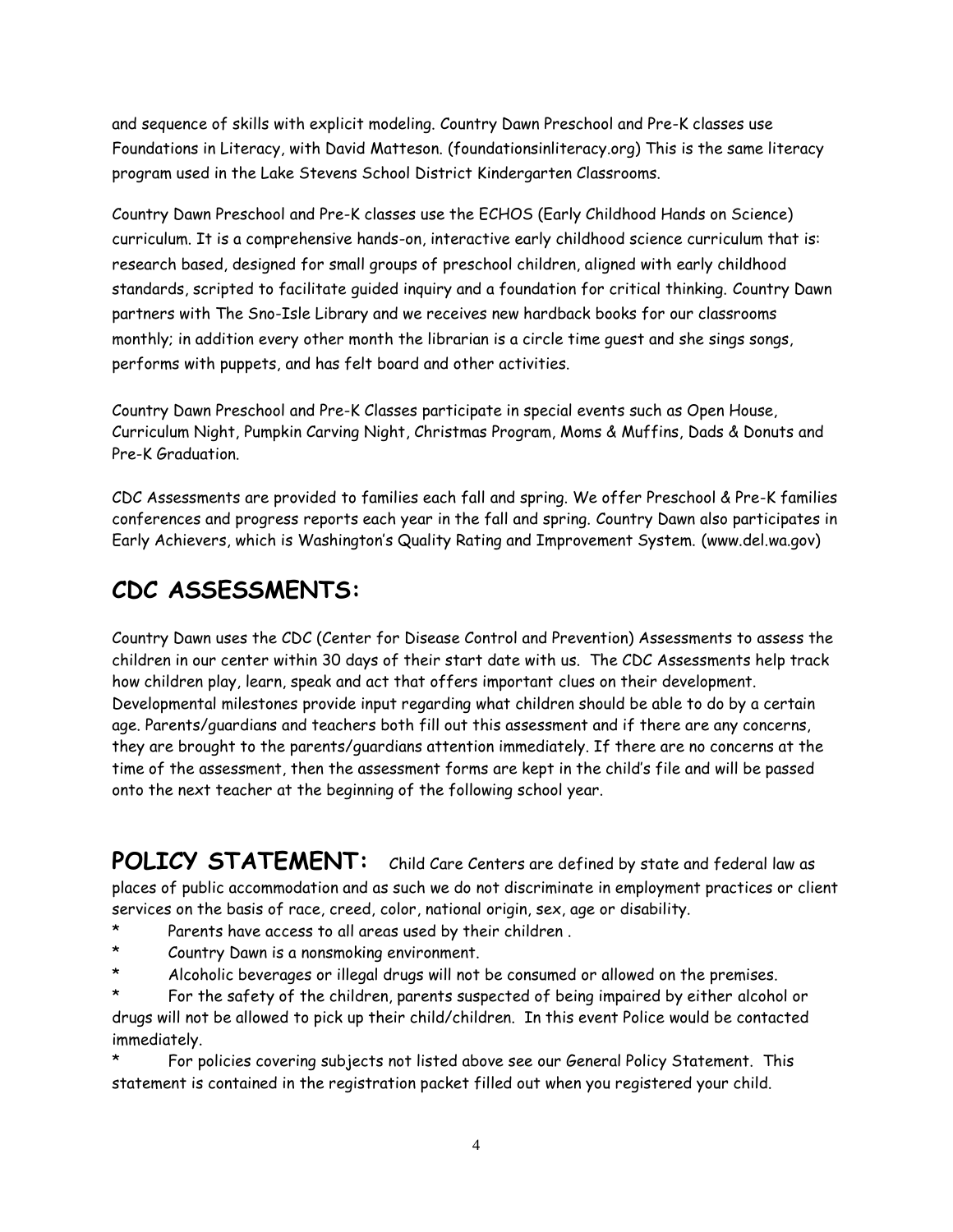**HOURS OF OPERATION:** We are open from 5:30 A.M. until 6:00 P.M. Monday through Friday. If your child is not picked up by 6:00 P.M. a late charge of \$3.00 per minute, per child will be charged. If you are going to be late please call if possible. If children are not picked up within 30 minutes after closing, and all attempts at contacting the parents or other persons authorized to pick up the children have failed, we will contact law enforcement. We at Country Dawn reserve the right to modify our actual hours of operation depending on

weather/road conditions or other unforeseen circumstances. Should our normal hours of operation need to be modified due to any unforeseen circumstance, weather etc., we will post all changes on our website.

**HOLIDAYS:** Full time students are those students who attend five full-days per week, and are credited 2 weeks per school year (September through August) for vacation time after 90 consecutive days of enrollment. Part time students are those students that attend Monday-Wednesday-Friday full days orTuesday-Thursday full days. They receive vacation credit equivalent to the days their child/children are scheduled to be in attendance at Country Dawn during a oneweel period and are credited two weeks vacation per school year after 90 consectutive days of enrollment. School only Preschool and School only Pre-Kindergarten students do not receive any vacation credit but are not required to pay for the two weeks of Christmas break or the one week of Spring break. Children who attend Kindergarten through 5<sup>th</sup> grade do not receive a vacation credit.

**ADMISSION AND ENROLLMENT:** At Country Dawn we accept children **<sup>6</sup> weeks through children 12 years** of age. A **one-time registration fee of \$100.00, per child,** is required at the time of registration. All other paperwork needs to be completed before the child starts.

# **REPORTING OF CHILD ABUSE OR NEGLECT:** WAC 170-295-7060

requires that we at Country Dawn report immediately the following;

1. A death, serious injury requiring medical treatment, or illness requiring hospitalization of a child in care, by telephone and in writing, to the parent and licensor.

2. When the director or staff have reason to suspect the occurrence of physical, sexual or emotional child abuse, child neglect or child exploitation they are required by law to contact child protective services or local law enforcement

3. An occurance of food poisoning or reprtabable communicable disease, as required by the state board of health to the local public health department and to the licensor, by telephone.

# **PARENTS RESPONSIBILITIES:** We ask that you help your child get the most

of his/her experience at Country Dawn by following these guidelines.

- 1. Children should be free of illness. Or if on medication / free of symptoms, and well enough to be able to participate in activities.
- 2. Children should be well rested
- 3. Children should be dressed appropriately for outside activities.
- 4. Every child needs a nutritious lunch.
- 5. Provide a backpack or bag for your child.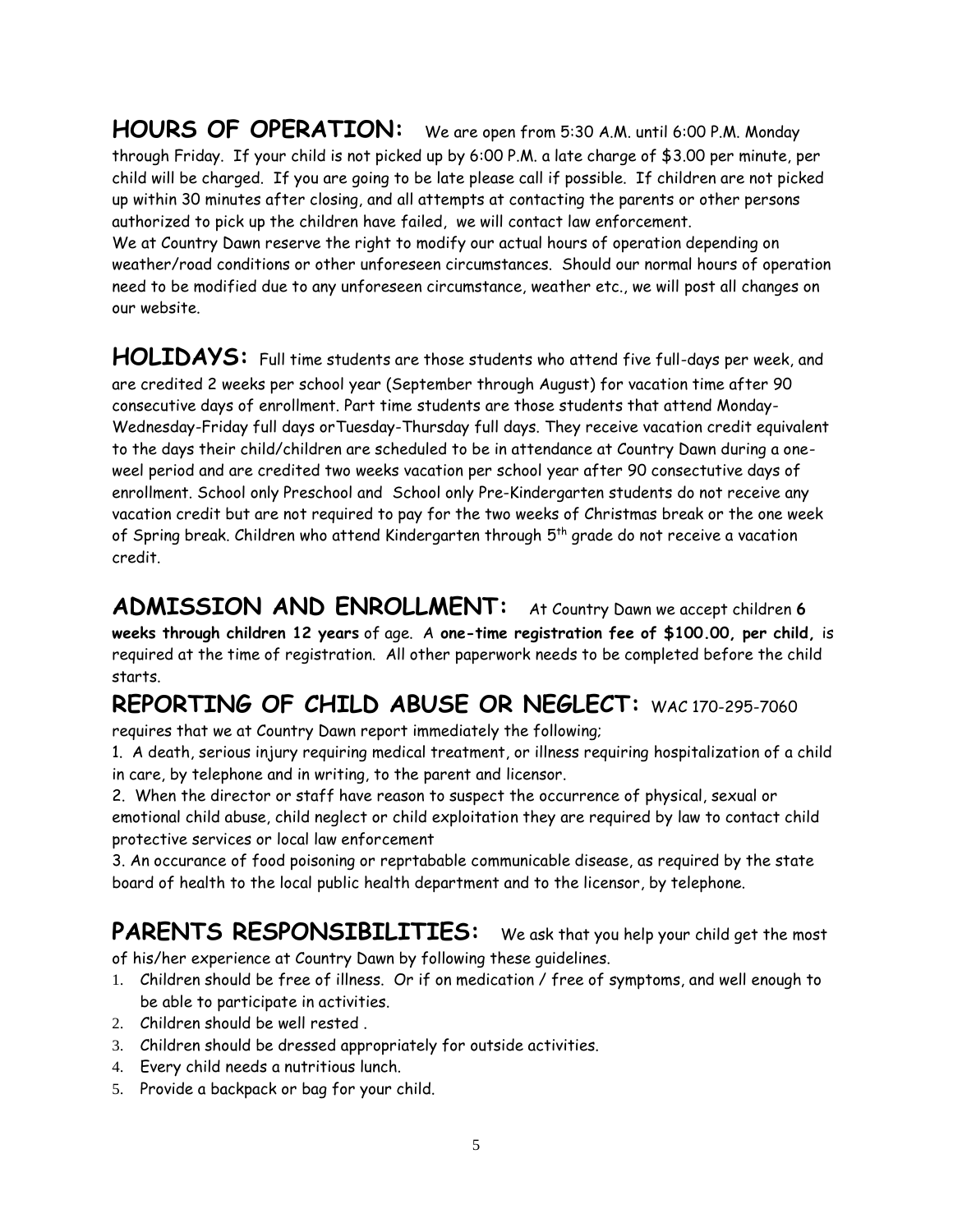- 6. Please arrive on time for all classes.
- 7. Sign your child in and out using full signatures. Please use your full legal signature.

**NOTE: If you have someone else pick up your child please be sure they are on your child's Emergency / Health Card and/or also leave a signed and dated note with that person's information. Please let the people who will be picking up your child know that they will be asked for picture identification. If they do not have a picture identification document then they will not be allowed to pickup your child. Children, of appropriate age and weight,leaving Country Dawn must be in a car seat, or booster seat. We usually have extras to loan out if the person does not have one. If we do not have an extra to loan children will not be allowed to leave the premises. We take the responsibility of the children in our care very seriously.** 

## **HEALTH PROCEDURES AND POLICIES:**

**IMMUNIZATIONS:** To be enrolled at Country Dawn children must have and maintain all required state immunizations, or be personally, religiously or medically exempt. If you are not sure if your child has all required immunizations please contact your doctor.

## **SICK CHILDREN:**

At Country Dawn we follow the advice of the Health Department in preventing the spread of communicable diseases by preventing children who exhibit symptoms of communicable diseases from attending child care.

## **Children with the following symptoms will not be accepted for care.**

- 1. Diarrhea 3 or more watery stools in a 24 hour period.
- 2. Vomiting vomiting 1 or more times within the past 24 hours.
- 3. Rashes any draining rash, or body rash that persists with no apparent cause, and especially if accompanied by fever or itching.
- 4. Eye discharge thick mucus or pus draining from the eye, or "pink eye". In addition **Children with "Pink Eye" must be on antibiotics and not have any discharge for at least 24 hours before returning for care and be goop free.**
- 5. Appearance & Behavior pale skin, lack of appetite, unusually tired or irritable. These symptoms provide sufficient reasons for keeping a child from attending child care because of the group oriented, active child care environment.
- 6. Sore throat especially if it is accompanied by fever and / or swelling of glands in the neck. In addition **Children with Strep Throat must be on medication for at least 24 hours before returning for care.**
- 7. Lice & Scabies children who have lice may not return to child care until they are free of lice and nits (eggs). Children with scabies caused by the burrowing itch mite, may be admitted for child care after treatment.
- 8. Fever if the child's temperature is  $100^\circ$  Fahrenheit or higher.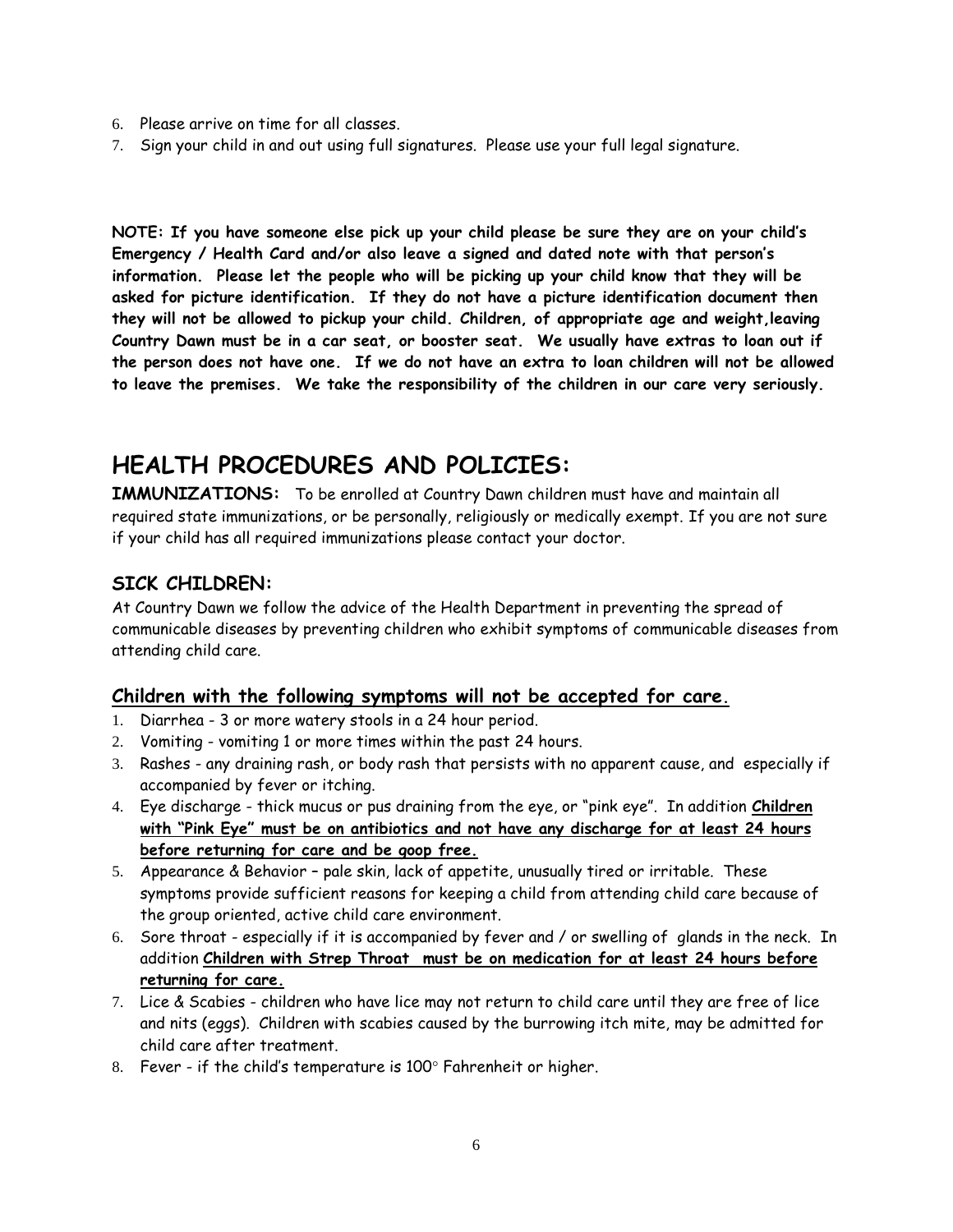- 9. Nose discharge Children with chronic colored, thick discharge from their nose should be evaluated by their health care provider.
- 10. Chronic cough severe chronic cough should be evaluated by the child's health care provider.
- 11. Apparent respiratory problems when a child experiences any unexplained difficulty in breathing they should be seen immediately by a health care provider.
- 12. Thrush Children with thrush (Moniliasis) must be on antibiotics for 24 hours before returning for care.

**Children must be symptom free for a 24 hour period before returning to Country Dawn. Children with the following symptoms may attend child care provided** they DO NOT exhibit any of the symptoms listed in items one through eleven above, and are able to participate in normal activities of their group or class.

- 1. Ear infections children with ear infections who are receiving medical treatment and DO NOT have any of the above symptoms, do not need to be excluded from child care.
- 2. Mild cold symptoms children with occasional clear discharge from the nose, and occasional cough do not need to be excluded from child care.
- 3. Minor rashes with known causes such as minor diaper rashes, heat rashes, or minor rashes due to allergic reactions which are not dangerous or contagious, and of no apparent discomfort to the child, do not need to exclude a child from child care.

If children are too sick to attend public school they are also too sick to be at Country Dawn. Please help us keep all the kids at Country Dawn as healthy as possible.

If your child should get sick while at Country Dawn he or she will be removed from their group and made as comfortable as possible and you will be contacted to pick up your child. If we cannot get in touch with the parent or guardian we will contact whom ever you listed on the Health / Emergency Data Card as authorized to pick up your child. Make sure the people you authorize to pick up your child are available when you are not. If we feel the illness is serious we will seek emergency help immediately.

**ACCIDENTS AND INJURIES:** Accidents and injuries are a part of every child's life. When they occur at Country Dawn we will apply the first aid we are trained to perform. In the event of serious injuries or illness, we will apply first aid, call 911, and notify parents immediately. All injuries whether minor or serious will be documented on an Accident / Incident Report form for parents to read and sign. The report is then filed in the child's records for future reference. If you would like a copy of the report we will be happy to make one for you.

**MEDICATIONS: If your child is taking ANY TYPE of medication that we will be administrating you must fill out a Medication Consent Form (available at the front desk)**. Please use only one form for each child. The form is only good for one week, Monday - Friday, a new form will need to be completed each week. Unused portions of all medications are returned to you. Please ensure the child's full legal name is on each medication he or she is taking. When you fill out the form the amount and time to be given needs to be clearly stated.

**Over the counter medications can only be given as directed by the manufacturers recommended dosage on the label. The child's specific age and weight must be within the range specified on the label. If your child does not fit within the stated parameters on the**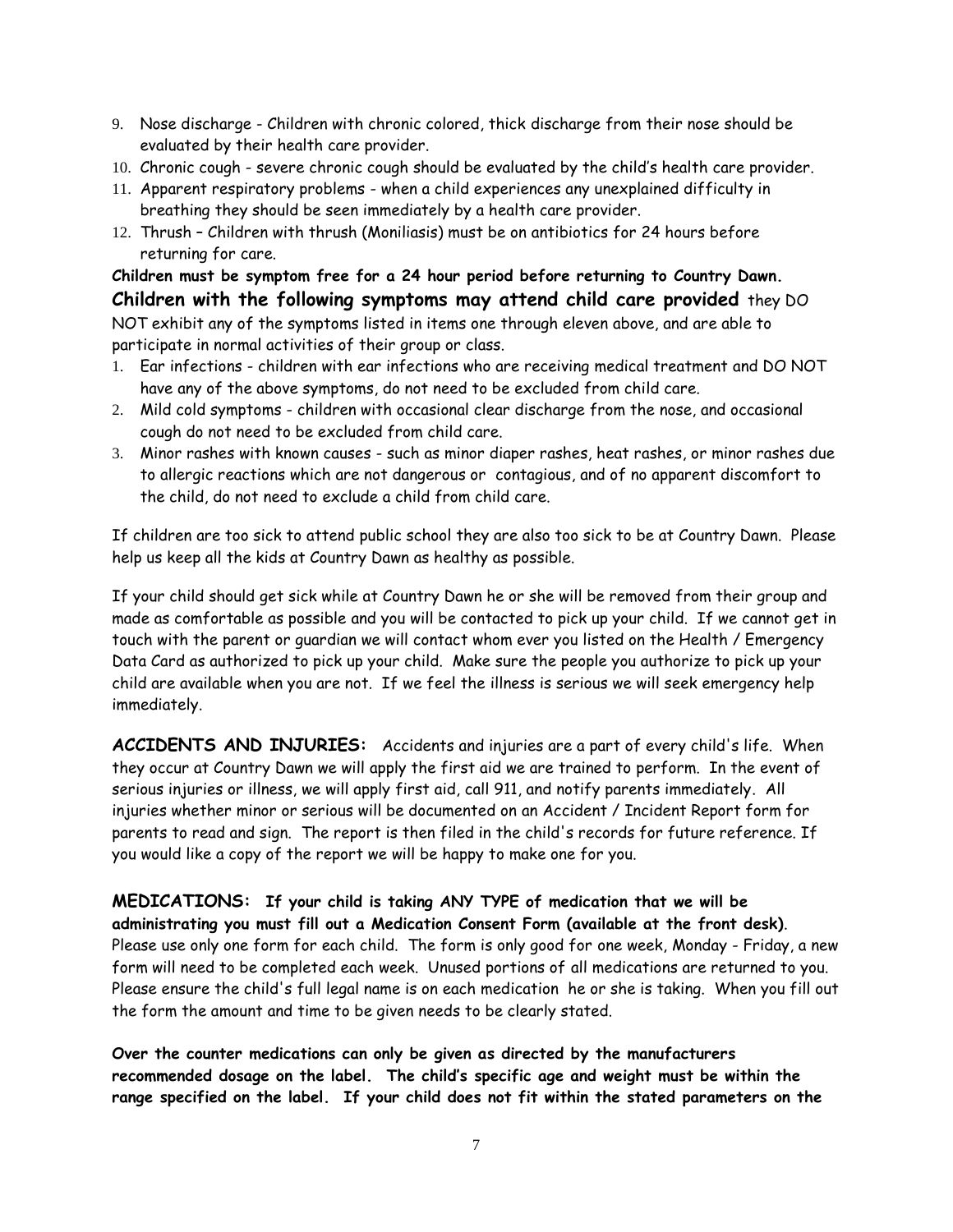**label, a Physician must supply written authorization to administer the medication. Specific instructions as to dosage, when, how often and method of administration must be included. We have a form you can take to your doctor if he/she does not add a supplementary label to the medication indicating your child's name, dosage, duration and method of administration. You will still need to fill out a medication consent form at the front desk, either long or short term as is appropriate.** 

**CLASS TIMES:** We ask that children be here by the start of their class time so they do not miss out on anything. If for some reason they will be later than the start of class we ask that the latest arrival time be by 11:00 a.m. so this doesn't interrupt with lunch/nap time. Our daily routines differ depending on class, age group, and time of year (summer and fall). For details on this subject you need to consult with your child's teacher, and / or refer to the class schedule posted in each room.

**MEALS AND SNACKS:** Our Cook plans and prepares all breakfasts and snack menus one month in advance. Menus are available at the front desk. All menus are posted in your child's classrooms.

#### **We are a peanut free facility. Please check all food labels.**

Breakfast is served from 5:30 A.M. until 7:30 A.M. at no extra charge. If your child needs to eat breakfast please be here within that time. Please DO NOT bring food items from home for your child to eat. If your child does not want what is on the menu please have them eat at home. This prevents problems with other children. All breakfasts are served with milk and juice.

Snacks are served in mid-morning and mid-afternoon generally around 9:00 A.M. - 9:30 A.M. and from 3:30 P.M. - 4:00 P.M. Exact times may vary depending on arrival time from public schools, classroom activities, etc. Juice, milk or water is provided with every snack.

**Lunch is NOT provided by Country Dawn.** Country Dawn does provide a lunch service to Country Dawn families. The menu is available at the front desk. To take advantage of this service all you need to do is fill out a lunch order form, and pay for the meal at Country Dawns front desk by 10:00 A.M., and Country Dawn delivers the lunches to the children. Country Dawn provides milk, free of charge, for lunch to all of the children. Lunch begins, depending on the class, anywhere between 11:30 A.M. - 12: 00 P.M. and is about 30 minutes long. **Remember your child needs to bring a lunch or order a lunch from everyday.**

**We at Country Dawn monitor children's lunches to ensure compliance with WAC 170-295-3160 which states that at a minimum lunches must contain;**

- **1. A dairy product (such as milk, cottage cheese, yogurt, cheese)**
- **2. A meat or meat alternative (such as beef, fish, poultry, legumes, tofu or beans)**
- **3. A grain product (such as bread, cereal, bagel or rice cake)**
- **4. Fruit and/or vegetable, two total servings.**

If you wish to bring special treats such as cupcakes (for a birthday or some other special occasion) for a particular class or group, please let your child's teacher know so they will be able to make any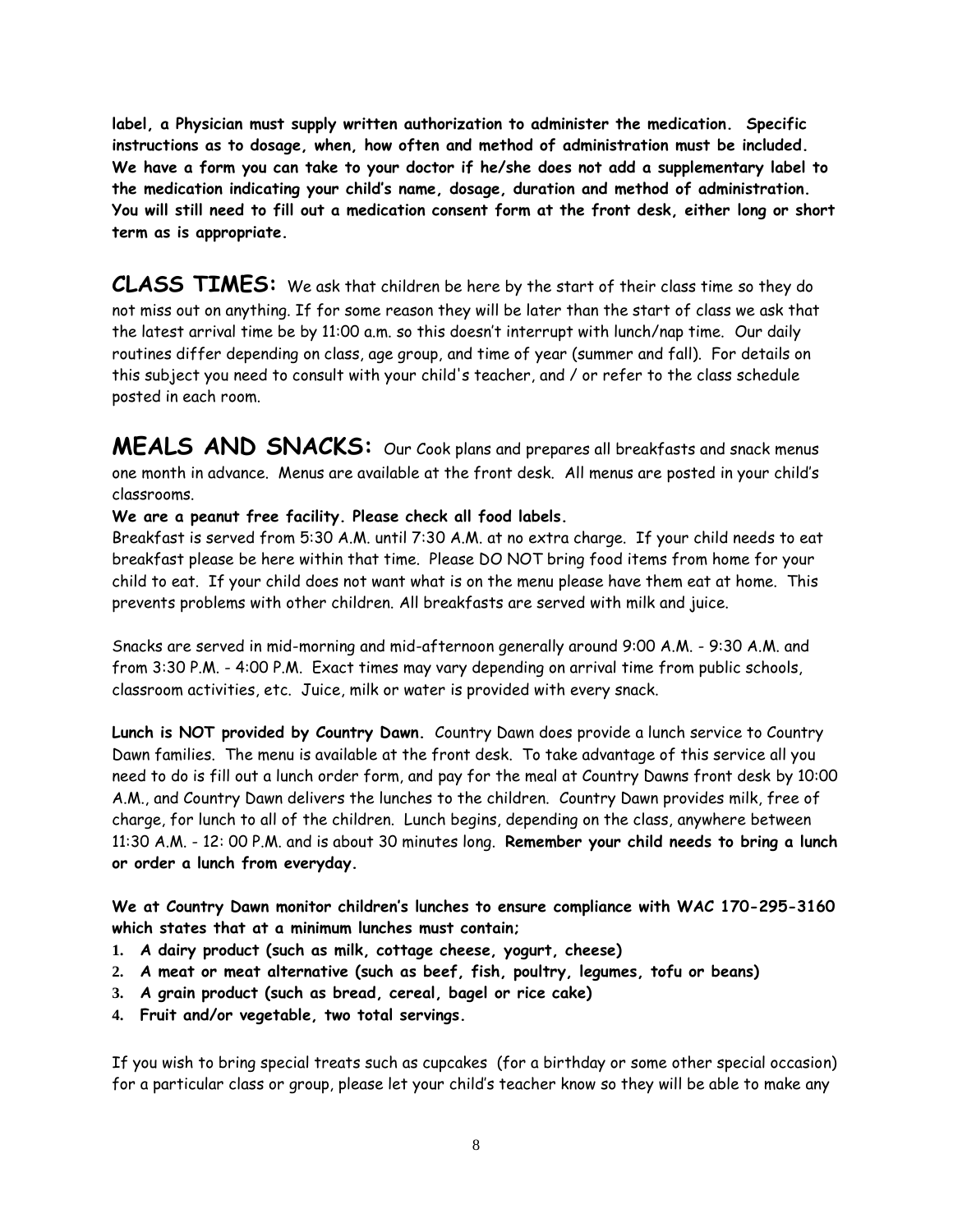necessary preparations. All special treats must be store bought, peanut free and with the original label attached. If you have any questions about bringing food items please do not hesitate to ask. Also, we do not allow the children to have gum at Country Dawn.

**FIELD TRIPS:** Field trips are scheduled throughout the year at Country Dawn. You will always be notified as to departure and return time, destination, specific list of things to bring and cost if any.

The following is a short list of things to bring on every field trip:

- 1. Backpack
- 2. Good walking shoes & extra socks
- 3. Sunscreen and hat if the weather is warm.
- Coat, warm hat, and gloves if the weather is cold
- 4. Water bottle
- 5. Sack lunch with all disposable items and no breakable containers

**BRINGING THINGS FROM HOME:** We discourage children from bringing toys or other personal items from home. The only exception to this rule is for show-and-tell. In this case the toy or item should be shared only during show-and-tell time. If you have any questions as to what is appropriate to bring please talk your child's teacher. Toy weapons, of any kind, are NOT allowed anytime.

**Country Dawn will not be responsible for items brought from home that may be damaged or lost.**

**DISCIPLINARY PRACTICES:** We at Country Dawn believe that learning self control and appropriate behavior is as much a part of a child's development as learning to speak or walk. Children who persist in repeated inappropriate behavior are removed from their group, or class as is appropriate for a short "time-out" to reflect on their actions. Time-outs consist of one minute per age of the child (at the most). The teacher then counsels him/her (in a positive manner) on the behavior that resulted in the time-out and returns him/her to the group.

PHYSICAL RESTRAINT: At Country Dawn we use physical restraint only as a last resort when a child cannot be controlled by any other means. We allow the use of physical restraint only when it is necessary to protect the child from injury, or in order to prevent the child from injuring someone else, in obtaining possession of a weapon or other dangerous object, to protect property from serious damage, or to prevent the child from leaving the building. Physical restraint involves holding the child in such a manner as to prevent them from hurting themselves or other. One method is for the adult to wrap their arms around the child's chest from behind placing the child's arms to their sides to prevent hurting themselves or others. For younger children the adult may find it necessary to hold the child on their lap and restrain both arms and legs. Physical restraint is used for as short a time as possible, and is avoided whenever possible. All such incidents are documented. Please remember that this is used only in extreme situations.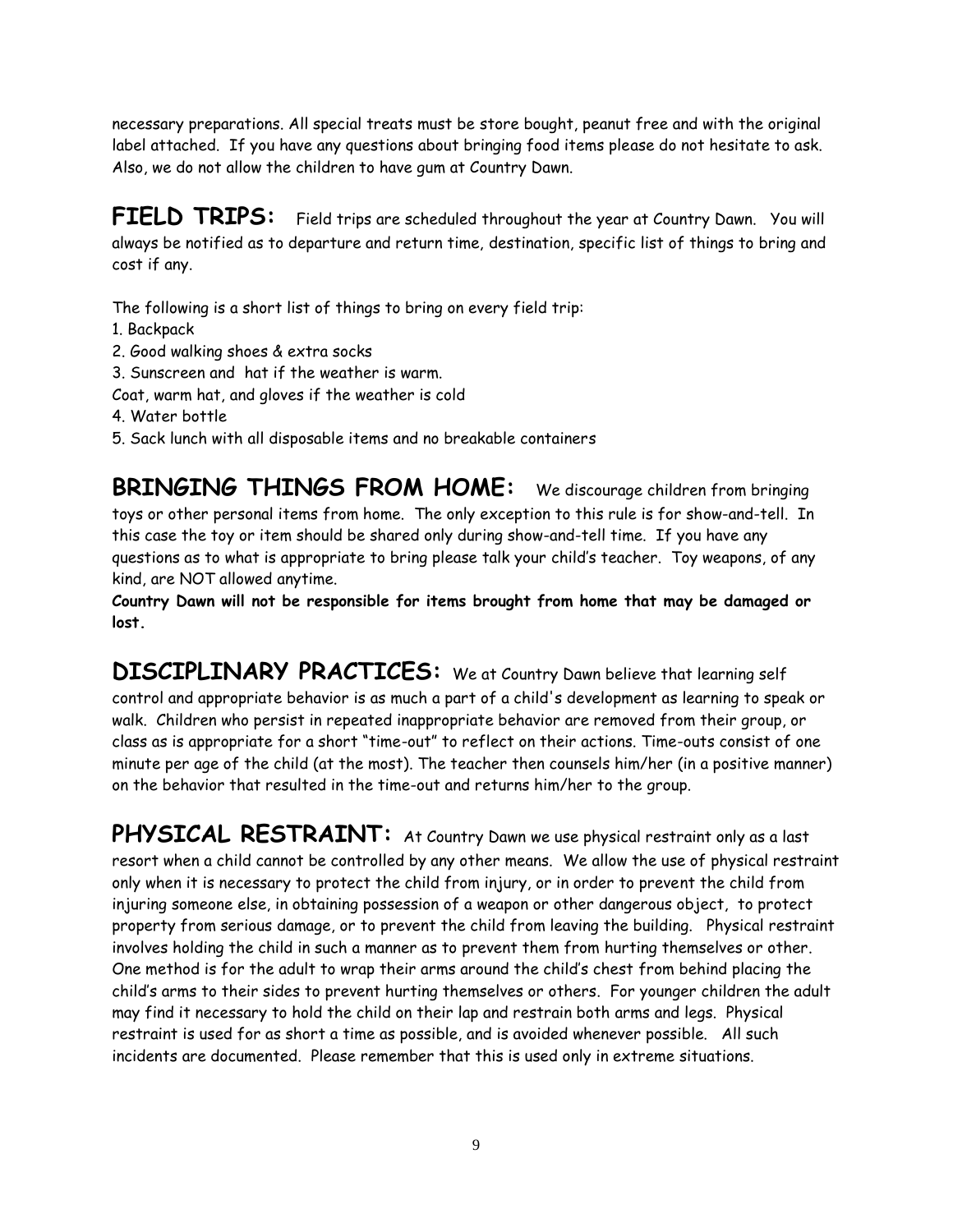# **TERMINATION OF CARE:**

**VOLUNTARY TERMINATION** of care simply means that you disenroll your child from Country Dawn. We require a **two week** notice in this case.

**INVOLUNTARY TERMINATION** of care will occur when we can no longer meet the needs of your child. However if a child is uncontrollable by the staff or persist in behaviors injurious to themselves, other children or staff members, involuntary termination of care will result. Termination of care will never result from a single incident unless we feel the child's safety is in jeopardy. If we see a consistent pattern of unacceptable or uncontrollable behavior, and only after all attempts have failed to find a reasonable solution, parents will be notified of termination.

## **BILLING AND PAYMENT:**

At the time of registration you may set up your **Payment Schedule** to fit your specific needs. For example you may choose to pay for your child's care on a weekly, bi-weekly, bi-monthly, or monthly payment schedule, or some other schedule which is more convenient. Once you and the Director agree upon the payment schedule then you will be expected to pay your bill on the day or date agreed upon. Tuition Express is another form of payment that we offer, if you have any questions regarding this please ask at the front desk.

**All charges are** based on **the fixed hourly or fixed daily charge**. The **one exception is** when you pick up your child **after closing time**, which is 6:30 P.M. The rate for caring for your child after closing is computed at **one dollar per minute per child**, beginning at 6:30 P.M. and ending when your child is signed out and leaves the building.

If circumstances change, you may change your payment schedule. In this case please call or come in and discuss the situation with the director.

Please refer to "General Policy Agreement", "Payment Policy", and "Price List" for more information on tuition charges, fees, penalties, vacation credit, and other related subjects. Should you have any questions at all please do not hesitate to call or come in.

Please reference to our Registration packets for detailed payment agreement and general policy statements. A signed copy is placed on your child's file at the time of registration and is updated annually.

# **FIRE AND EARTHQUAKE DRILLS:**

All age groups practice fire and earthquake drills on a regular basis at Country Dawn. These topics are discussed with the children then practiced. Unannounced fire and earthquake drills are then performed monthly through-out the year. Due to the loud sound of the fire alarm an unannounced fire drill can be a frightening experience for many children, however once they understand what the sound is for, the fear usually ends. A staff member checks the entire building to ensure all children have exited the building with their class. Teachers take roll once they have exited the building to account for all children in their individual classes. Once the building is clear, and all children are accounted for, an explanation is given to each group as to the purpose of the drill